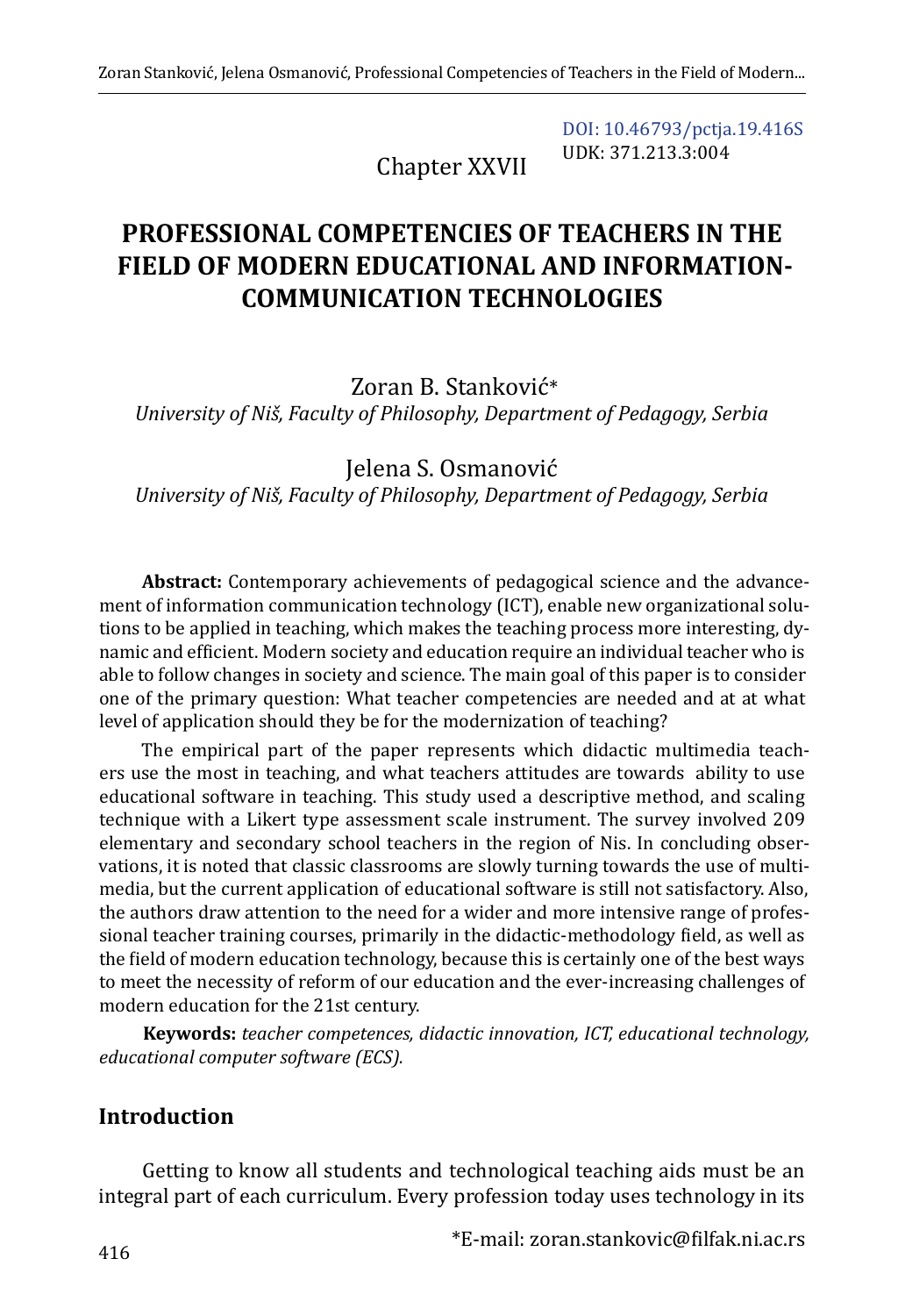own way, and each requires knowledge of the computers and programs that they need, which become inevitable pedagogical tools. By enabling students to work on their own computers, they participate in a controlled environment. In traditional teaching it is not possible for a teacher in the classroom to observe every student involved in an activity, so using technology to exercise control ensures that students move towards the goal of their learning.

Computers can reduce the effort required from teachers as they provide instruction to students through various programs and pre-assignments, and ensure that students stay on track. Thus, experiential learning is increasingly decentralized, each student can learn through his/her computer, and does not have to continually receive instruction from the teacher. Students are no longer passive listeners in a classroom, but each student can participate in a program that is suited to him/her in accordance with his/her needs and interests. The computer's multimedia capabilities make it a very powerful medium for learning and an enriching experience, which is an aspect of the computer that both teachers and students most like, and which, rightly, places it centrally within the ICT system.

## **Theoretical Orientation**

### *Teacher competences in the field of ICT and education technologies*

We cannot dispute that the teacher was and remains irreplaceable and professionally the most responsible factor in the quality, organization, and implementation of all interrelated and conditioned phases of a complex teaching cycle. Understanding the notion and essence of teaching, where the teaching and learning activities simultaneously take place, one can explicitly confirm the thesis that its effectiveness depends mostly on the professional, didactic-methodical, educational, and technological competence of teachers (Miljanović 2017). Educational technology should not be understood only as the application of various technical means, but also as the application of new teaching methods in accordance with new educational techniques, as new organization of teaching and learning achievement, and as a combination of all possible resources in order to improve teaching and learning processes (Danilović 2004).

On the one hand, the use of modern educational and information-communication technology allows for the content to be individualized in regular, additional and supplementary classes, so that each student progresses at his/her own pace, in accordance with a program that is in line with his/her personal potentials. In this context, individual programs, ie programs of different difficulty and levels of complexity, depending on the potential of the student can be made. At the core of this technology, an individualized form of work that particularly favors students is promoted. On the other hand, for a number of teachers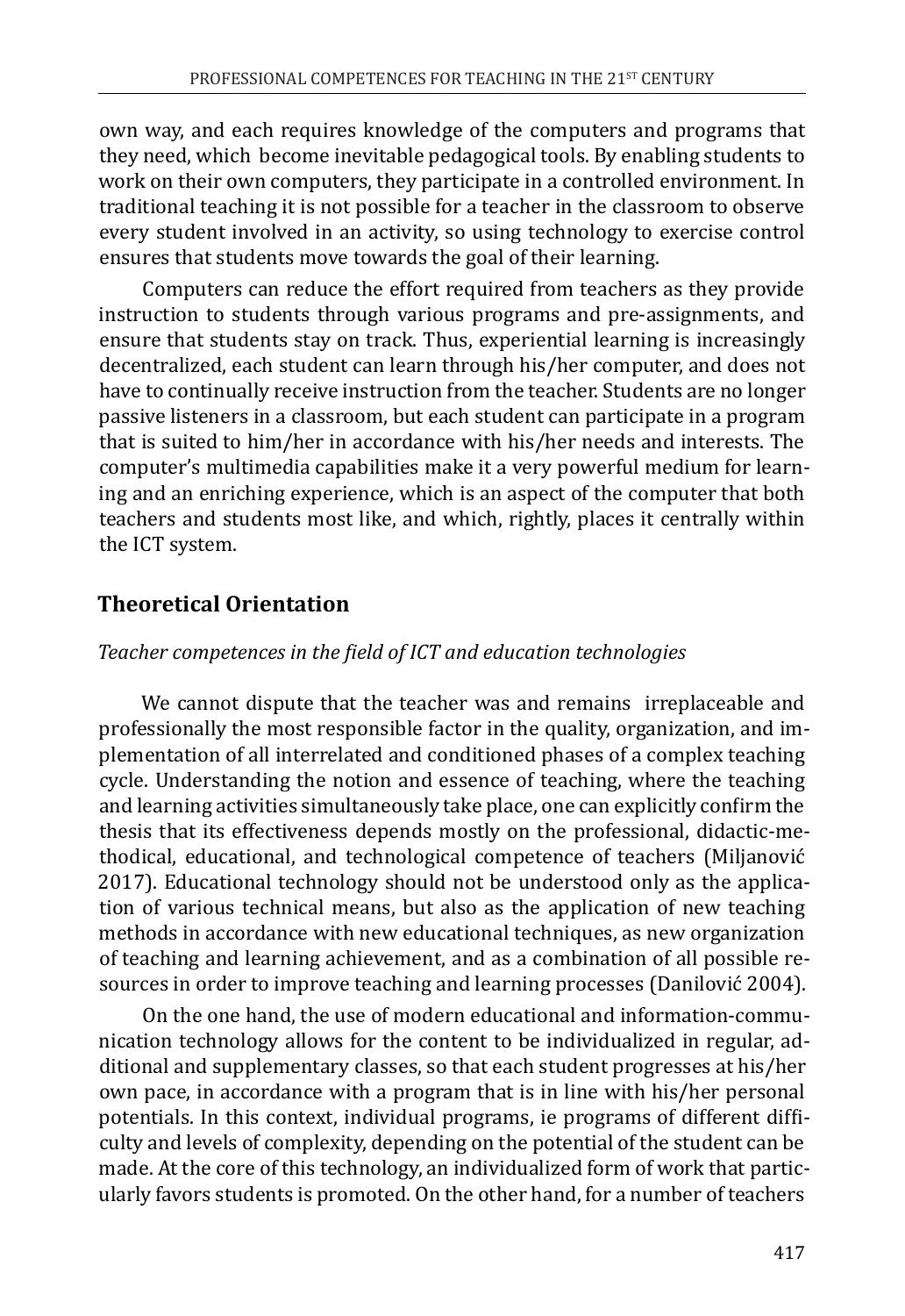stereotypes and prejudices are often conditioned by insufficient knowledge of the opportunities offered by modern ICT in the process of educational work. In order to understand this problem in more detail, this paper points out some of the possibilities of applying these technologies in the context of the introduction of didactic innovations in the function of individualization of the teaching process.

Today, ICT resources are increasingly used in the educational process not only as complementary resources, but as a means of learning. In these circumstances, the issue of teachers' ability to use media well (in a pedagogical sense), and to understand their place and role in the educational process is crucial. When used appropriately by competent teachers, technology can support, expand and improve learning by opening up new, hitherto unachievable, opportunities (Arsenijević, Andevski 2011; Kariuki et al. 2001; Kirschner et al. 2002).

The teacher should first of all assess students' abilities and set specific tasks for each individual, so that classes are individualized in accordance with the abilities of each student. On the other hand, programmed teaching is also a kind of innovative teaching that enables students to gain knowledge slowly, step by step. Programmed teaching is divided into parts and is applied through innovative means, through a computer that allows teachers to organize work so that students exceed content at a pace that is in accordance with their abilities (Vilotijevic, Vilotijević 2016). Programmed teaching is not often applied in pedagogical practice because it has advantages and disadvantages. Advantages are mastering content at a pace that corresponds to the student, but on the other hand, too much divided teaching material loses the essence of continuity. The tendency is to approach forms of teaching as electronic, computerized teaching (Mercer, Scrimshaw 1993).

With regard to ICT in teaching, the use of computers and the Internet has enabled a wide array of different forms of knowledge acquisition. One of the innovative forms of acquiring knowledge in class is everyone doing so through educational software. First of all, it is emphasized that not all content is suitable for computer software development, which requires teachers and professors to be able to create adequate teaching content (Goktas et al. 2008; Mihalca 2005; Radivojević 2016; Stankovic 2005). First and foremost, it is necessary for teachers to know the area from which content is selected and to possess information competencies.

The use of educational software is possible in teaching younger and older grades of school. If it is done with students of lower grades, it is necessary that contents have a more general character, whereas for older students there can be very specific lessons and topic areas. Creation of educational software implies a textual, illustrative, and audio-visual combination of content in order for content to be easily accommodated by students. In addition, the importance of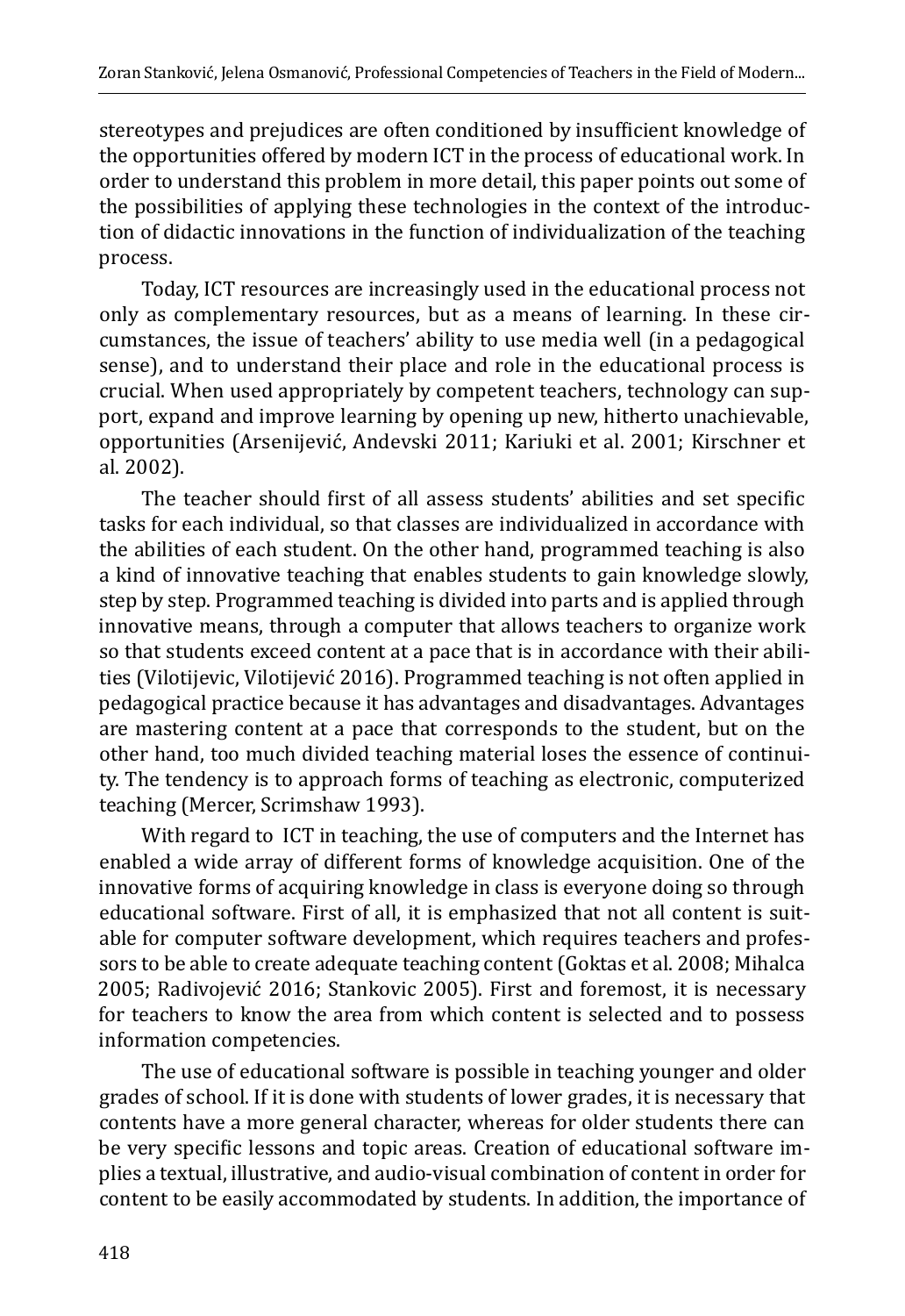educational software is realized in that students can quickly check their knowledge and abilities (Milošević 2007; Stanković, Stanojević 2019).

Today, rightly speaking, it is possible to talk about the comprehensive application of computers, and therefore ICT, in education, practically in all parts of this system. The possibilities are enormous, almost unimaginable, but globally the following areas can be mentioned:

- individual learning and teaching:
- Exercise and repetition in the acquisition of knowledge and skills;
- information search and access (expert) databases;
- processing of texts and the creation of schemas, tables, charts...;
- play and simulation of the complex process model;
- group learning and teaching;
- electronic mail communication and video chat (e.g. Skype program);
- multimedia presentations;
- Distance learning (video conferences with remote groups, electronic mentors...);
- Pedagogical documentation  $-e.g.$  records (internal student tracking, for teachers needs or publicly, at the level of electronic diaries), grade, school, etc.;
- Administrative affairs (support to the work of the secretariat, accounting...), etc.

ICT is changing the image of traditional school organization. Today, it is evident that pedagogical changes are inevitably accompanied by investments in ICT 2. The basic goals of computerization of schools are: providing basic information literacy for all (media culture); basic professional and technological training and computerization of schools – a new school.

# **Methods**

The subject of the empirical research presented aimed to examine the self-assessment of teachers' competence for didactic multi-media and teachers' ability to use educational software in teaching. A study of the literature analyzed the characteristics of educational and information-communication technology within the contemporary educational process, with a special emphasis on the importance of developing professional competencies for achievements in this area. The researchg examined which multi-media teachers most often use in teaching, for what purpose these media are most often used, as well as concrete attitudes about the use of computers, PWP presentations, the Internet, and educational software.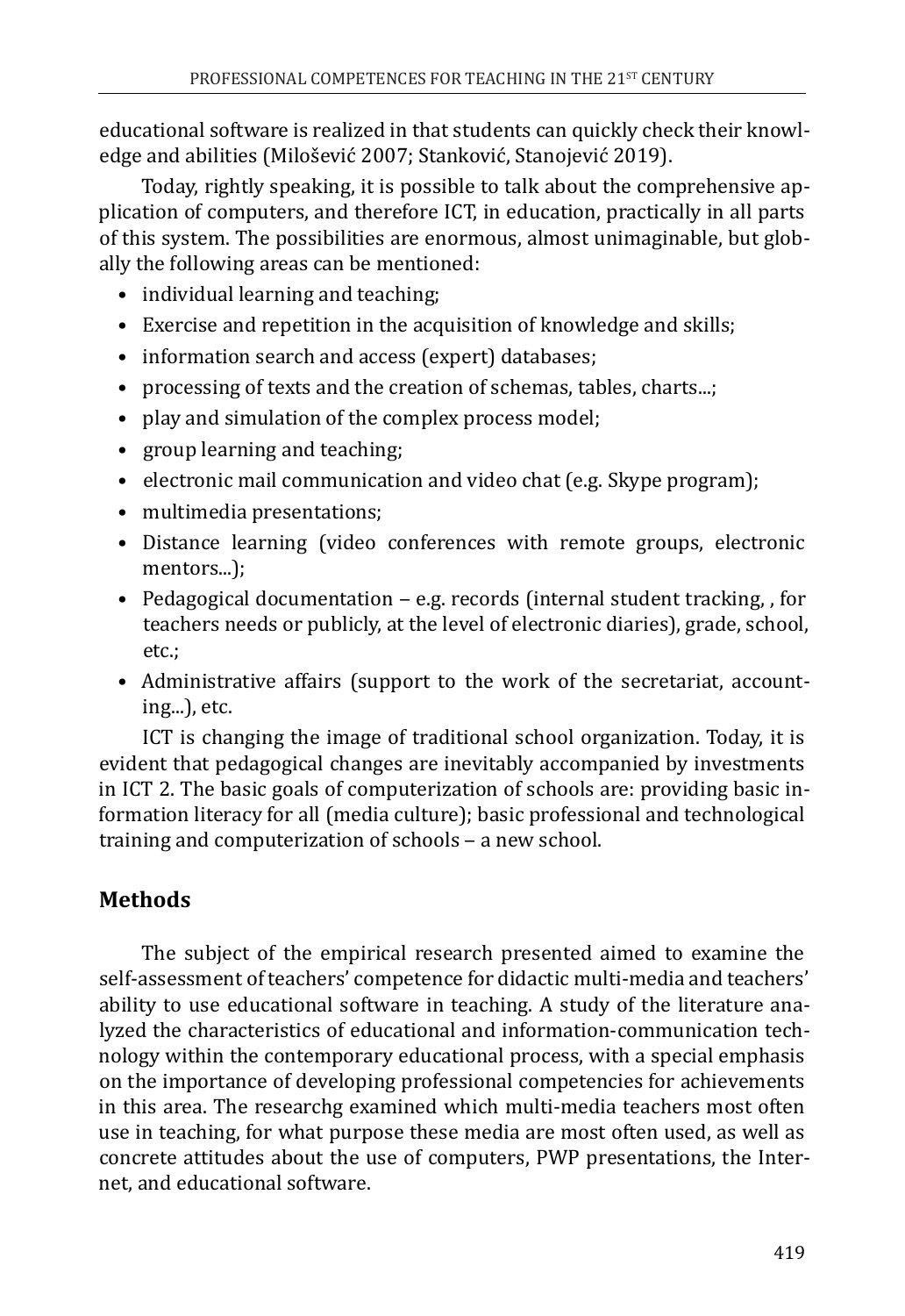The method used in this research was selected in accordance with the subject, purpose, research tasks, and nature of the research. In the theoretical part of the research, a method of theoretical analysis was used, which enabled theoretical understanding of different methodological approaches in the study of educational and information-communicational technology and professional competences of teachers, as well as the descriptive method used for the empirical - analytical part of the research. In order to collect data on teachers' attitudes towards this problem, a scaling technique was used, and the Likert type (ICT-ORS) scale with 30 statements was used as an instrument. For the purposes of this research, the most significant items on self-assessment of teacher competence for teaching multimedia in teaching were analyzed.

*Table 1: Relativity of the scale of the Likert type (ICT-ORS)*

| Cronbach's alpha | N of Items |
|------------------|------------|
|                  |            |

By measuring the metric characteristics of the instrument using Cronbach's alpha coefficient (Cronbach's alpha is 0.80), we determined that the scale meets the criterion of reliability of the instrument. The Cronbach's alpha coefficient showed us that all respondents measure the same phenomenon, i.e. they are consistent.

The research was conducted in the school year 2018/19. The research involved 209 teachers (105 from Primary and 104 from High schools), from the territory of the south of Serbia.

Statistical data processing was performed using a standard statistical apparatus<sup>1</sup>, primarily at the level of the calculation of percentages, arithmetic means, and standard deviation, as well as calculating the statistical significance of differences between arithmetic means.

## **Results and Interpretation**

Within the first research task, we examined teachers' attitudes towards the use of computers in teaching. Computers represent modern media for which teachers need to be trained to apply to innovate teaching activities.

df - number of degrees of freedom;

 $1 \overline{X}$  – Arithmetic mean (mean value);

SD (Standard deviation) - deviation of individual results from the arithmetic mean;

N – number of units in the sample (number of respondents);

p ‒ the degree of significance of the difference;

t – t ratio – the difference between the arithmetic mean;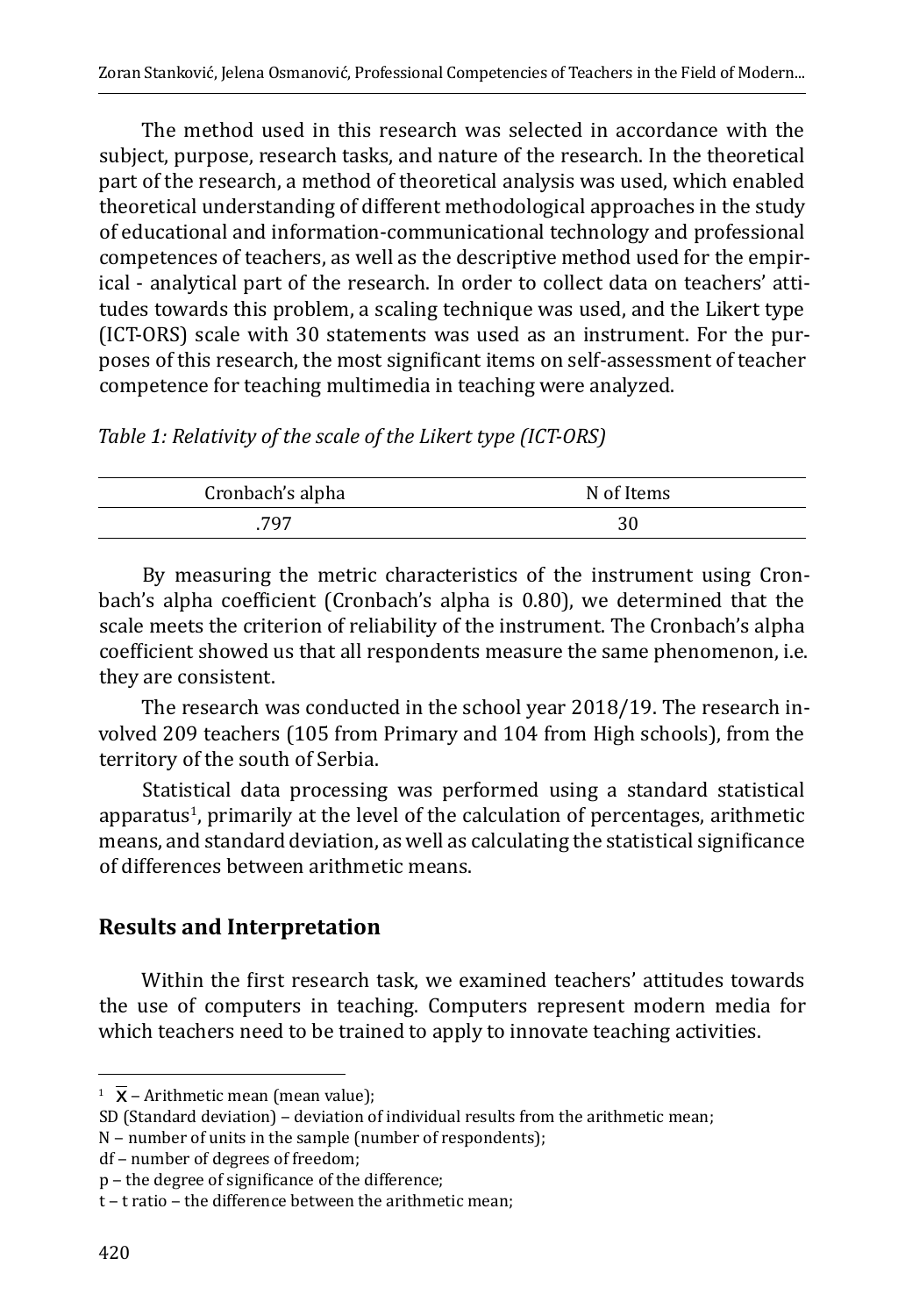|                                                                                | N   | Minimum | Maximum | Mean $\bigcap$ | Std. Deviation |
|--------------------------------------------------------------------------------|-----|---------|---------|----------------|----------------|
| I use the computer to<br>create presentations<br>needed for classes            | 209 | 2.00    | 5.00    | 4.0670         | .79983         |
| The computer serves me<br>to bring content to stu-<br>dents by using pictures. | 209 | 2.00    | 5.00    | 3.5072         | .93603         |
| My computer does not<br>serve much, I do it all by<br>myself.                  | 209 | 1.00    | 3.00    | 1.8278         | .71320         |
| An adequate film encour-<br>ages children to partici-<br>pate in a discussion. | 209 | 2.00    | 5.00    | 4.1148         | .99335         |
| I use my computer for<br>personal needs, not just<br>for classes.              | 209 | 3.00    | 5.00    | 4.4163         | .64594         |
| Valid N (listwise)                                                             | 209 |         |         |                |                |

#### *Table 2: Computer application in teaching*

The results provide interesting as we can conclude that teachers are competent in the application of computers, both on a personal and a professional level. Teachers disagree with the statement that they can do it all by themselves, and therefore do recognize the benefits of using the computer. With high arithmetic environments  $M > 4.00$ , teachers confirm that they use computers to prepare specific teaching contents, using images, presentations and films, but also using them for personal needs.

*Table 3: Differences in computer usage with regard to type of school*

|          | Type of School |     | Mean    | Std. Deviation | Std. Error Mean |
|----------|----------------|-----|---------|----------------|-----------------|
| Computer | Primary        | 105 | 17.6000 | 1.88924        | .18437          |
|          | High           | 104 | 18.2692 | 1.52793        | .14983          |

t= -2-81; df= 207; p= 0.01

The research has shown that teachers value more highly items for testing the use of computers for teaching in secondary schools  $(M = 17.60)$  compared to teachers in elementary schools (M = 18.26). The results indicate that secondary school teachers use computers to prepare specific teaching content, using images, presentations and films, and for personal needs more than teachers' in primary schools. The difference is statistically significant, at the level of  $p < 0.05$ ;  $p = 0.01$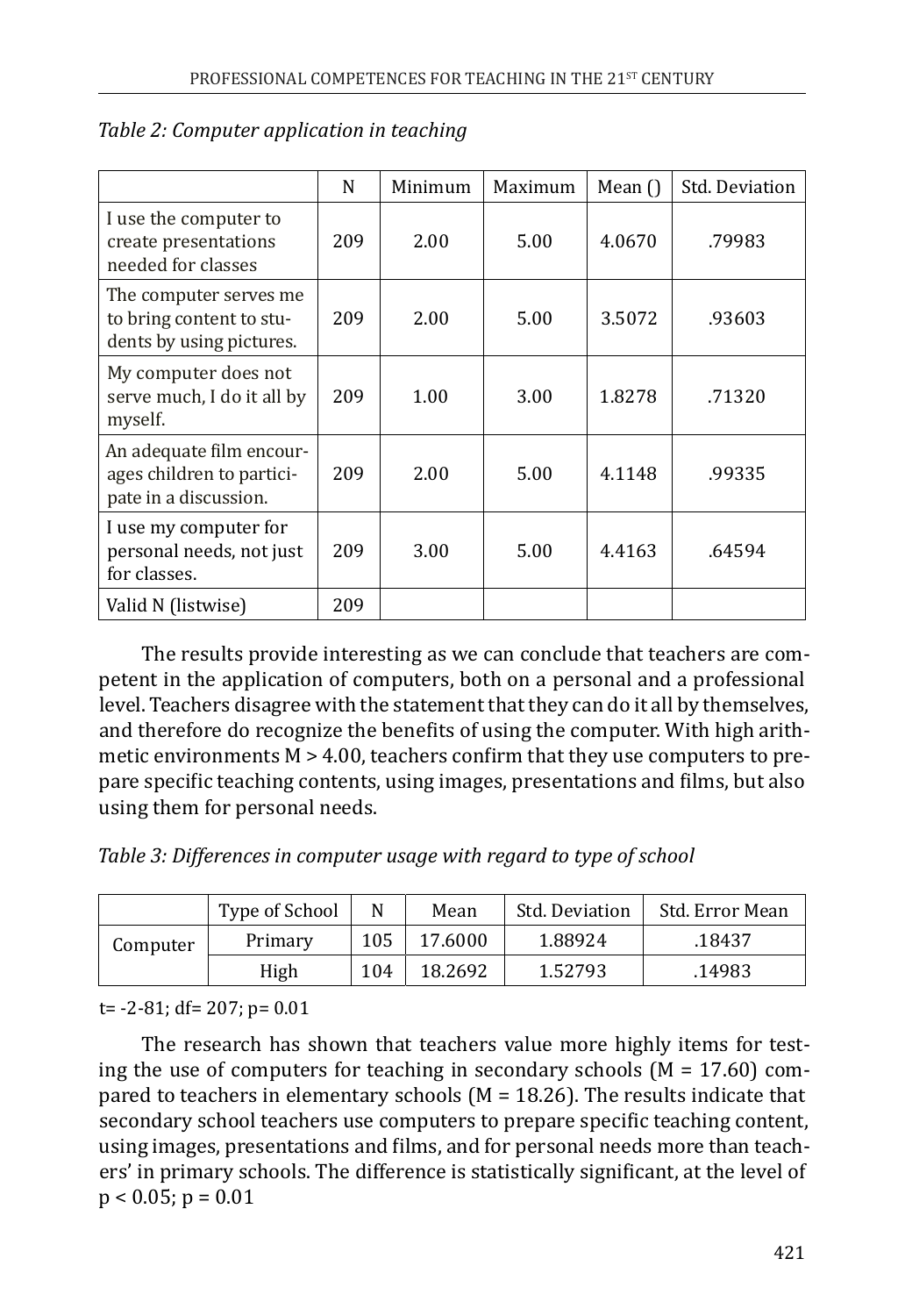|                                                                                             | N   | Minimum | Maximum | Mean $\bigcap$ | Std. Deviation |
|---------------------------------------------------------------------------------------------|-----|---------|---------|----------------|----------------|
| Students use the Internet to<br>supplement what I teach in class.                           | 209 | 2.00    | 5.00    | 3.7368         | .96707         |
| Students teach content using<br>Power Point presentations.                                  | 209 | 2.00    | 5.00    | 3.9904         | .88247         |
| Students learn from presentations.                                                          | 209 | 2.00    | 5.00    | 3.7847         | .99352         |
| Material from the Internet is<br>additionally rewarded when<br>evaluating knowledge         | 209 | 2.00    | 5.00    | 3.5789         | 1.03531        |
| I learned from the students<br>information from the Internet<br>that I did not know before. | 209 | 1.00    | 5.00    | 3.3971         | 1.15200        |
| Making presentations is easy and<br>fun for pupils, and they learn<br>faster.               | 209 | 2.00    | 5.00    | 3.8852         | .96388         |
| Valid N (listwise)                                                                          | 209 |         |         |                |                |

| Table 4: Teachers, students and multimedia content |  |
|----------------------------------------------------|--|
|----------------------------------------------------|--|

Although we noted that teachers use multimedia content in teaching, we wanted to see the other side, ie the use of multimedia content by students and whether there is mutual cooperation in the exchange of experiences between teachers and students. The results shown in Table 4 indicate that the arithmetic meanings of the response range from uncertainty to the scale of estimation  $M = 3.00$  to the agreement with the shown items  $M = 4.00$ . We can conclude that the application of multimedia by students is not unknown, but we cannot safely confirm that multimedia is used in teaching as much as teachers use them for the purpose of the teaching process.

*Table 5: Differences in teachers' attitudes about multimedia content compared to type of school*

|                      | Type of School | N | Mean        |         | Std. Deviation   Std. Error Mean |
|----------------------|----------------|---|-------------|---------|----------------------------------|
| Teacher-students and | Primary        |   | 105 18.5905 | 2.31921 | .22633                           |
| multimedia content   | High           |   | 104 18.6827 | 2.52084 | .24719                           |

 $t = -0.28$ ; df = 207; 0.73

The results presented in Table 4 are confirmed by teachers of both Primary and High schools (Table 5). There are no statistically significant differences in respondents' responses,  $p > 0.05$ ;  $p = 0.73$ , indicating the homogeneity of the response. Undetermined responses exist regardless of the set variable of the school.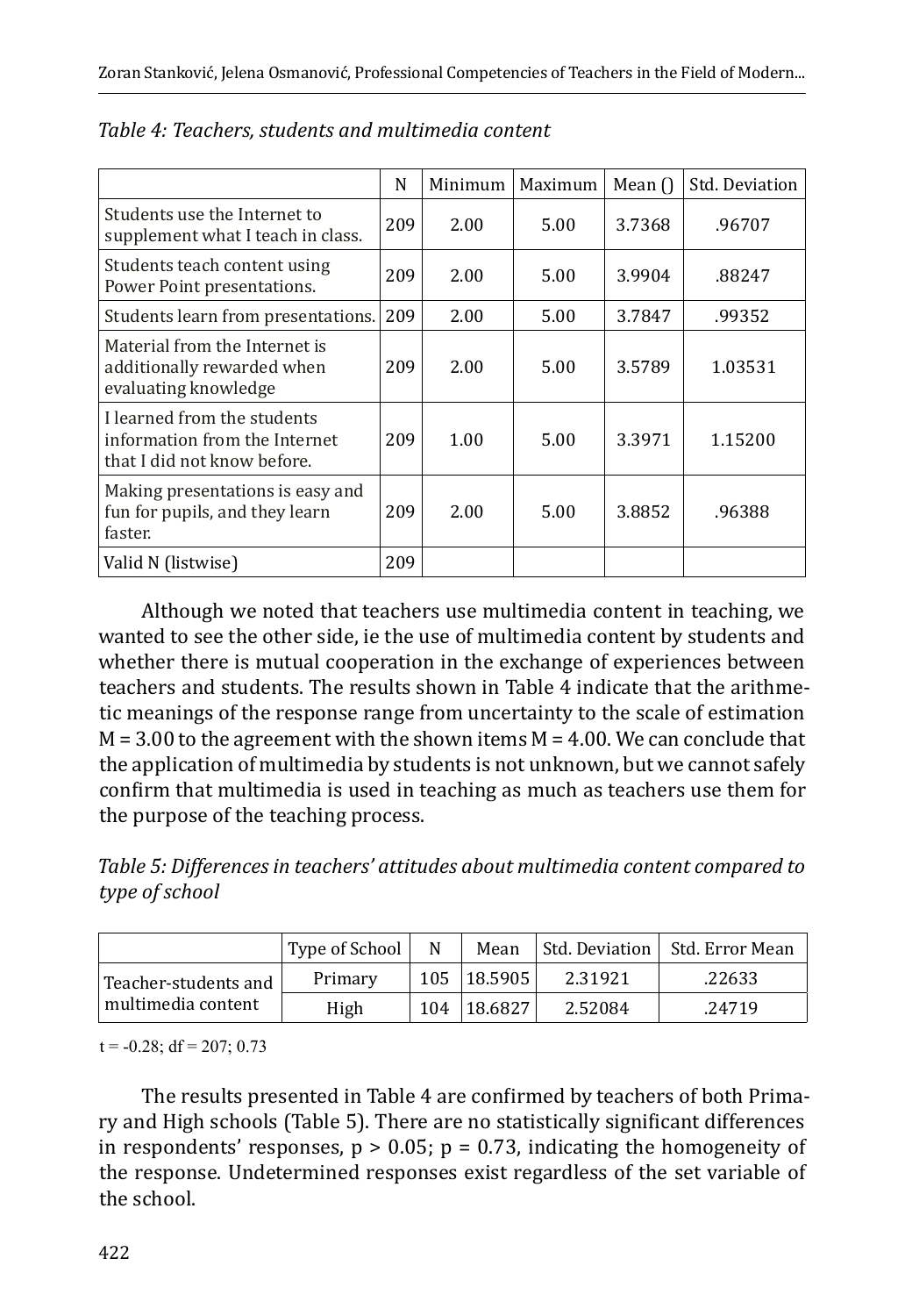|                                                                           | N   | Minimum | Maximum | Mean   | Std. Deviation |
|---------------------------------------------------------------------------|-----|---------|---------|--------|----------------|
| I am able to use educational<br>software                                  | 209 | 1.00    | 4.00    | 2.1053 | .94991         |
| I use educational software in<br>classroom.                               | 209 | 1.00    | 4.00    | 1.8182 | .73082         |
| I think that the educational<br>software is tailored to every<br>student. | 209 | 1.00    | 4.00    | 2.5502 | .94493         |
| I have the conditions and the<br>time to create educational<br>software.  | 209 | 1.00    | 3.00    | 1.8756 | .78067         |
| It takes a lot of investment to<br>create educational software.           | 209 | 3.00    | 5.00    | 3.9904 | .79657         |
| The computer can not replace<br>the lively word of a teacher.             | 209 | 2.00    | 5.00    | 3.9139 | .84481         |
| Valid N (listwise)                                                        | 209 |         |         |        |                |

### *Table 6: Educational software in the classroom*

In Table 6, we received significant data when it comes to the competence of teachers for the application of educational software. Respondents answers show that they are not trained to work on educational software, and therefore it's no wonder that educational software is not used in teaching. Low arithmetic medium on a scale of 1 to 5 indicates that they have no conditions and time to devote themselves to learning and making educational software and feel that the application of education software requires investment. It is not surprising that teachers agree that computer and educational software cannot replace the lively discourse of teachers.

*Table 7: Difference in application of educational software in relation to type of school*

|             | Type of School |     | Mean    | Std. Deviation | Std. Error Mean |
|-------------|----------------|-----|---------|----------------|-----------------|
| Educational | Primary        | 105 | 12.2286 | 2.23717        | .21833          |
| Software    | High           | 104 | 12.4519 | 1.80549        | .17704          |

t= 0.79; df= 207; p=0.43

As we noted in Table 6 that teachers are not trained in the creation of educational software and therefore for its application, it remains to be discovered whether this "state" is the same in Primary and High schools (Table 7). With almost identical arithmetic environments, we estimate homogeneity in the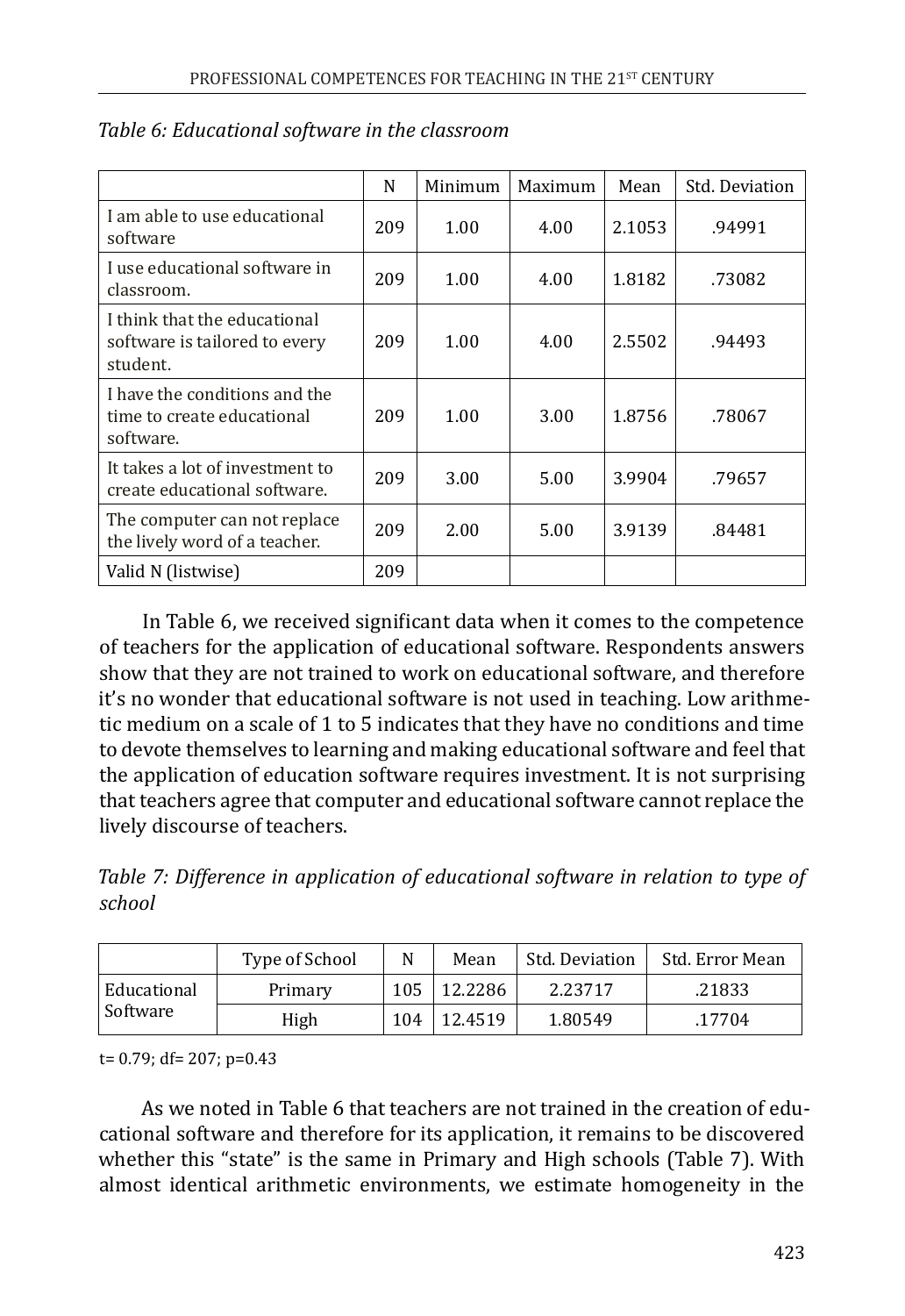answers of Primary and High school teachers, i.e. there is no statistical difference in the respondents' responses in relation to the type of school,  $p > 0.05$ ;  $p = 0.43$ .

The teaching profession has changed over time and become much more complex. Contemporary teaching demands professional development from teachers in many fields (Rosenfeld, Martinez-Pons 2005). It is no longer sufficient for teachers to know only their field, but they need a breadth of knowledge in pedagogical work. In this way, professional development of teachers enables them to improve in many areas of interest or need in their work. One of the new roles of teachers is certainly the role of an innovator in the school.

ICT can be used to intensify a variety of intelligences, provide uniform learning techniques for different types of individuals, and create an environment in which pupils learn, which correspond to different types of intelligence. At a higher level of education, technology, as a means of communication, leads to cooperative learning by allowing learners to work and learn from different locations. This facilitates group learning - students work together on shared goals with peers at school, and out of school, exchanging ideas through e-communication tools (e-mail, chatting, discussion boards, and virtual classrooms). They participate in joint projects and discuss global themes with students around the world. Thus, ICT develops both interpersonal levels and intrapersonal awareness. Teachers should ideally design their instructional methods to fit in adequately with all four learning styles: experience, reflection, conceptualization, and experimentation.

By using these technologies, learning becomes participatory, interactive, decentralized, generally reproducible, global, and involves multimedia. The main problem faced even by those who have a positive attitude is the design of a curriculum model that will correspond to technology. A potential solution to overcome this problem would be to understand that for younger ages, ICT is used not so much for learning content, but primarily for the development of learning skills. Five basic (holistic) skills that modern technology, or any process and subject of learning, must provide to all students are: self-development and empowerment, communication, analysis, creativity, and productivity.

All of these are components of what we have previously called "critical thinking". None of these skills exist independently and all of them are in a dialectical relationship. Behind every reason given against the use of technology, there is a need for new skills that need to be learned. Those who have a positive attitude regarding the development of new technologies, accept them as a challenge they can handle.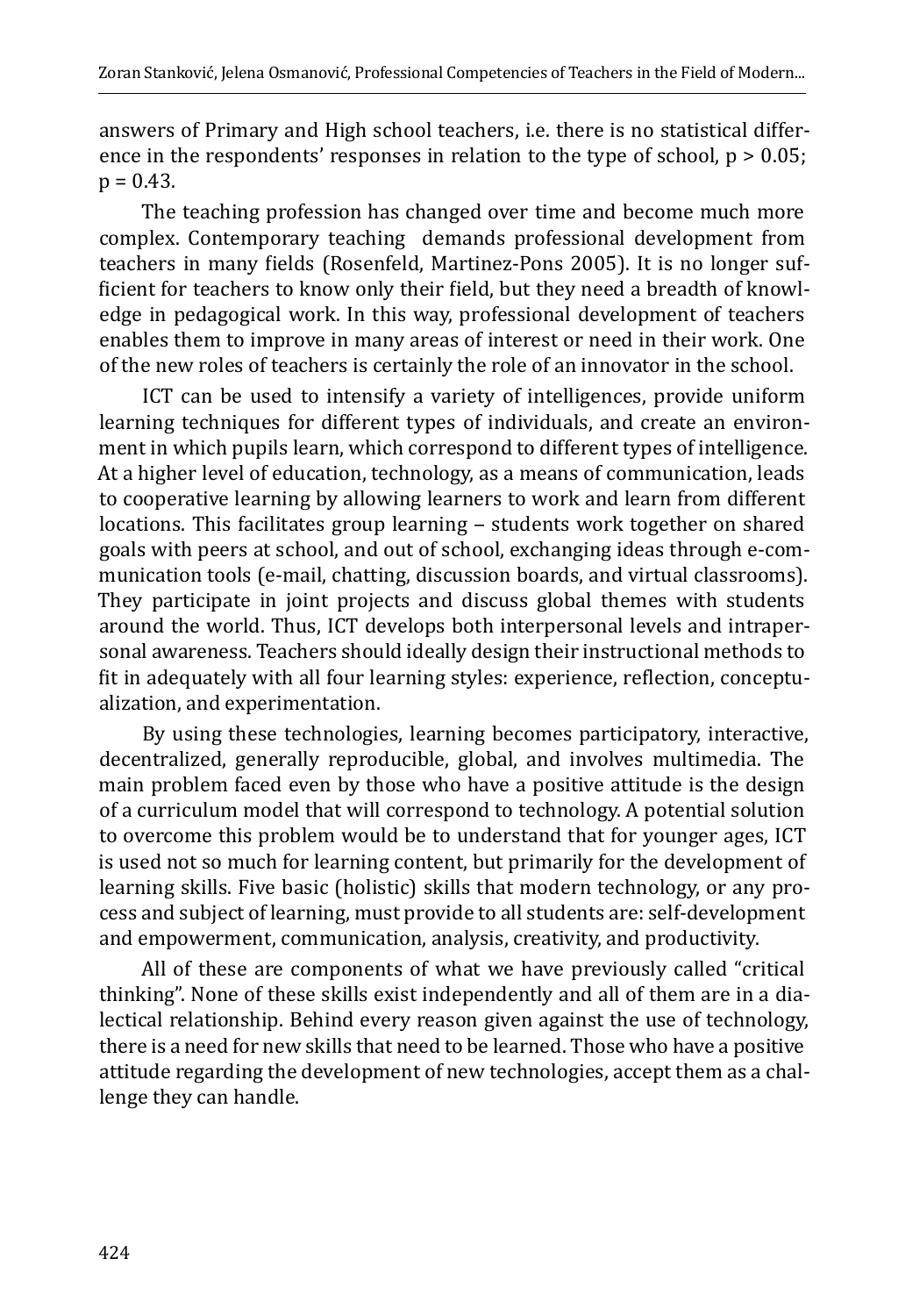#### **Concluding considerations**

The basic characteristics of modern society are change and information. If we accept information as identification of something new, then it is in itself a form of notification of change. The computer as a central component of the ICT system is absolutely necessary in the process of information transfer (educational material) and is currently an irreplaceable instrument of modern educational technology. As an imperative of modern teaching, educational technology implies adequate ways of achieving educational goals, as well as different methods and means of successful teaching.

Modern organization of teaching is unimaginable without the introduction of innovations. Didactic-methodical reform and modernization involves the use of new didactic materials and teaching strategies. A multimedia approach in teaching processes not only changes the style and way of work, but also to a great extent the quality of knowledge. This creates the conditions for acquiring more diverse, more dynamic, and complex knowledge. Since the total volume of knowledge is increasing every day, this implies the need for continuous learning and improvement. The new concept of electronic (e-learning) learning gives a new imprint and greatly facilitates this process.

Teachers generally have basic, but not necessarily sufficient knowledge for the functional use of computers in teaching. Some studies (Stankovic, Blazic 2015; Stankovic, Stanojevic 2019) point out that even where the computer is used, it occupies more time in preparation than in teaching itself, the use of educational software is negligible, and teachers are trained independently from the literature or with the help of more experienced colleagues and friends. Furthermore, very few teachers follow innovations in the field of educational technology and a large number of employees in education do not use the Internet at all during their teaching work.

The condition without which progress cannot be made is the professional development of teachers throughout their lives, and in parallel with that, defining the standards for all levels of teaching.

The introduction and application of new educational technology is not only a matter of means, but also a question of attitude towards it. In 1986, P. Mandic (Jugodidakta 1986: 4) emphasized that "resistance to the introduction of new technology often occurs because teachers do not understand enough its significance and its pedagogical abilities; because its introduction assumes the investment of special efforts, adaptation to new forms of work and taking of obligations that require a more complete pedagogical culture; because the introduction of new pedagogical technology requires retraining and permanent professional development of teachers, and these are the obligations that teachers are reluctant to accept in conditions where their material status is not what it should be considering the job and work they perform".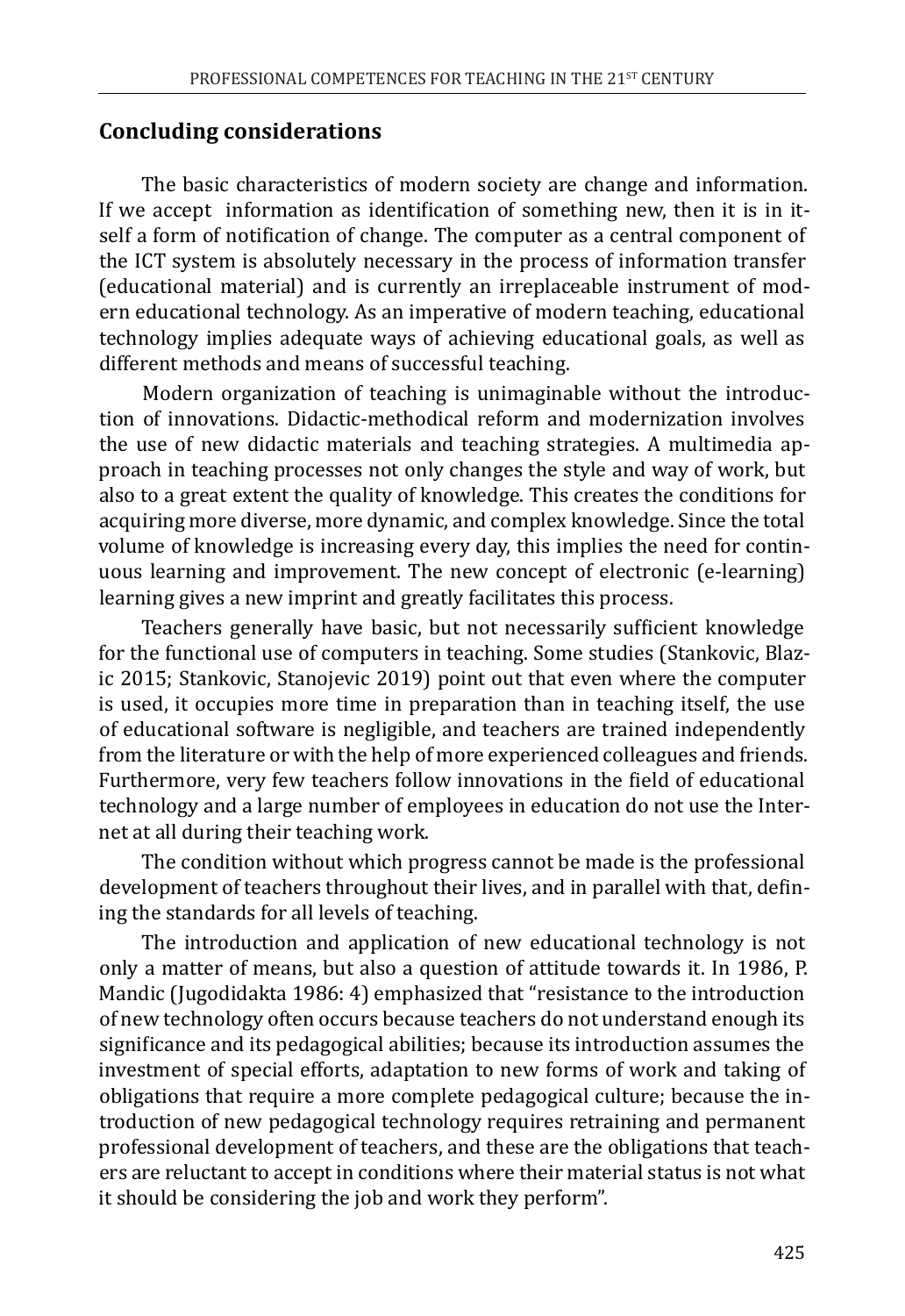Although the aims and recommendations of the Government of the Republic of Serbia in the Development Strategy of the Information Society in Serbia (p. 99) have decisively been taken into account, the question is, to what extent is the "state" ready to implement its plans in practice? Considering the fact that data from the Serbian budget in the previous decade foresaw allocations of less than 1% of GDP for education (out of which over 90% of funds go to employees' salaries), and on average about 0.25% for science, forecasts do not seem so optimistic. In any case, one must first understand the importance and role of education and science in every society. This can also be seen in the example of Germany, which for the same needs take on average about 7% of GDP for education and 3% for science. Or, for example, Japan, which belongs to the ranks of fairly poor countries in terms of natural resources, through continuous large investments in education and science has long since become a world economic power, precisely thanks to professional staff, ie knowledge.

So, it has to start from the top - from the state itself and its relevant institutions. In addition to far greater material allocations and investments, greater mobility of line ministries (education and science, and ministries of international cooperation) is necessary, through the competent regional education communities, to the schools and educational institutions themselves. Also, it is necessary to involve and connect with primary teacher faculties, since, after graduation, teachers are still left to themselves, not to mention the presence of former staff who did not even have the opportunity to study educational technology during their education and vocational training. It is necessary to intensify and accredit as many courses as possible, to organize symposia and seminars, especially research projects in this field, in order to further awaken the awareness of educational workers and adequately popularize the most upto-date didactic-methodical achievements.

The final step is certainly fieldwork in schools where, after training for the creation and application of educational software, a large number of teachers can easily be mobilized (for example, within one class) for the collection of teaching materials, and then, within the framework of team work, a series of educational software - electronic textbooks (in the function of individualization) for the needs of a larger number of cases. In parallel with this, it is necessary to work on the gradual abandonment of rigid time constraints and go over (e.g. through "block scheduling") to extremely flexible daily and thematic frameworks of teaching work.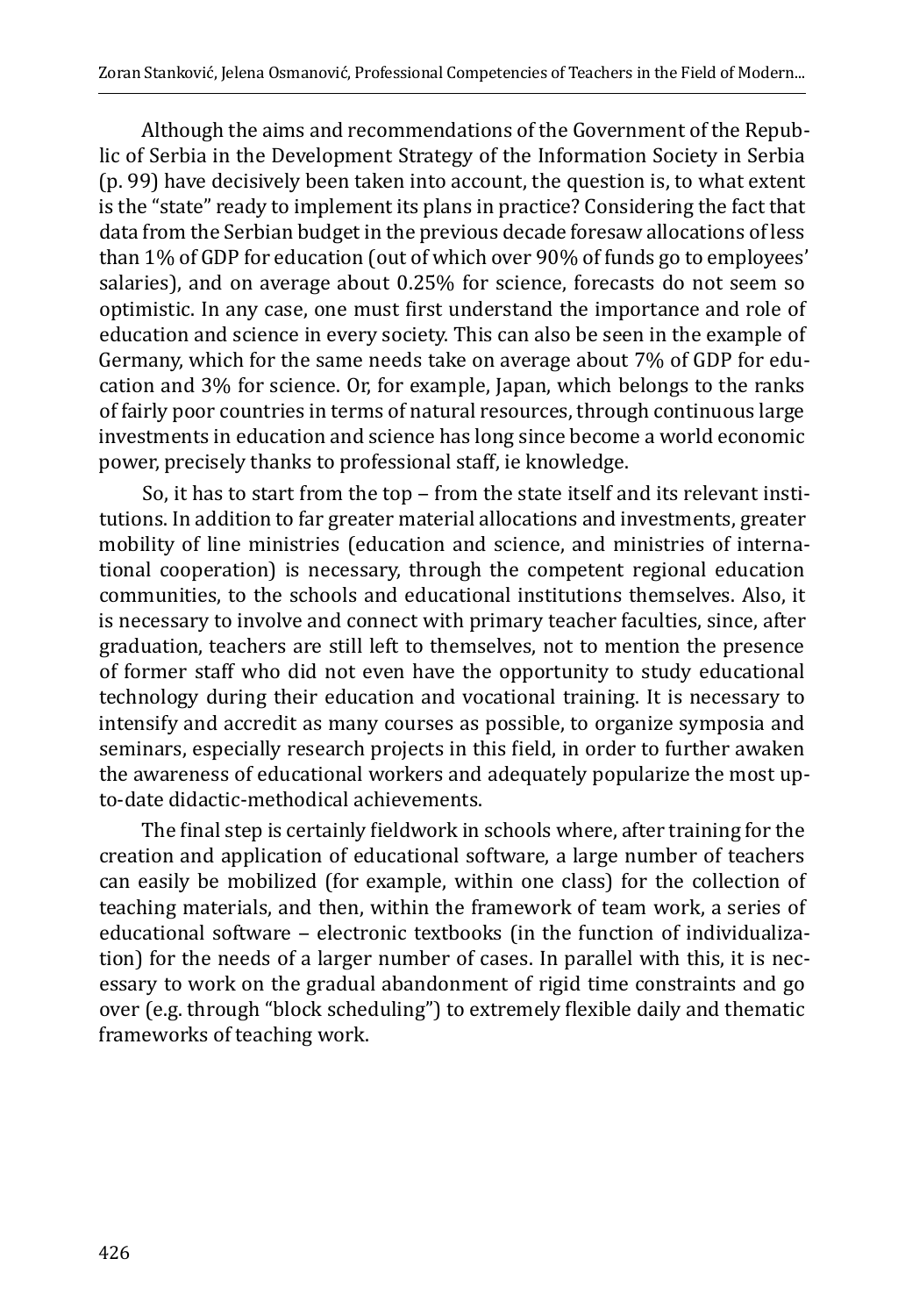### **References**

Arsenijević, J. & Andevski, M. (2011). Kompetencije vaspitača za upotrebu novih medija i tehnologija. [Educators' competencies for the use of new media and technologies]. *Zbornik Visoke škole strukovnih studija za obrazovanje vaspitača u Kikindi*, 1,  $25 - 34.$ 

Danilović, M. (2004). Priznanje i razvoj "Obrazovne tehnologije" kao naučne oblasti i nastavnog predmeta. [Recognition and development of "Educational Technologies" as a science field and teaching subject]. *Zbornik Instituta za pedagoška istraživanja*, 36, 106–121.

Goktas, Y., Yildirim, Z. & Yildirim, S. (2008). A Review of ICT related courses in preservice teacher education programs. *Asia Pacific Education Review*, 9(2), 81‒92.

Jugodidakta (1986). *Savremena obrazovna tehnologija i savremeni udžbenik*. [*Contemporary educational technology and contemporary textbook*]. Sarajevo: SOUR "Svjetlost", OOUR Zavod za udžbenike i nastavna sredstva.

Kariuki, M., Franklin, T. & Duran, M. (2001). A technology partnership: lessons learned by mentors. *Journal of Technology and Teacher Education*, 9 (3), 407-417.

Kirschner, P. A., Wopereis, I. G. J. H. & Van den Dool, P. C. (2002). *ICT3: Information and communication technology for teacher training: Pedagogic benchmarks for teacher education*. Utrecht: the Netherlands: Inspectie van het Onderwijs

Mercer, N. & Scrimshaw, P. (1993) Researching the electronic classroom. In P. Scrimshaw (Ed.), *Language,Classrooms and Computers* (pp. 184–191). London: Routledge

Mihalca, L. (2005). Designing educational software for learning mathematics in primary education. In *Proceedings of Recent Research Developments in Learning Technologies* (pp. 705‒716).

Milošević, M. (2007). Primena novih informacionih tehnologija u procesu obrazovanja. [Application of new information technologies in the education process]. *Pedagoška stvarnost*, 53, 3‒4, 259‒266.

Mijanović, N. (2017). Obrazovno tehnološka kompetentnost nastavnika kao faktor organizovanja savremene nastave i učenja. [Educational and technological competence of teachers as a factor in organizing modern teaching and learning]. *Inovacije u nastavi*, 30(2), 15‒28.<https://doi.org/10.5937/inovacije1702015M>

Radivojević, D. (2016). Obrazovni računarski softver u nastavi prirode i društva. [Educational computer software in teaching of nature and society]. *Bijeljinski metodički časopis*, 3, 24‒30.

Rosenfeld, B. & Martinez-Pons, M. (2005). Promoting classroom technology use. *The Quarterly Review of Distance Education*, 6(2), 145–153.

Stanković, Z. (2005). *Primena nastave na više nivoa složenosti multimedijalnim pristupom.* [*Application of teaching at multiple levels of complexity with multimedia approach*]. Niš: Filozofski fakultet u Nišu; Prosveta.

Stanković, Z. & Blazič, M. (2015). Didactical model of instruction based on the application of educational software. *Didactica Slovenica*, 30, 1, 21‒45.